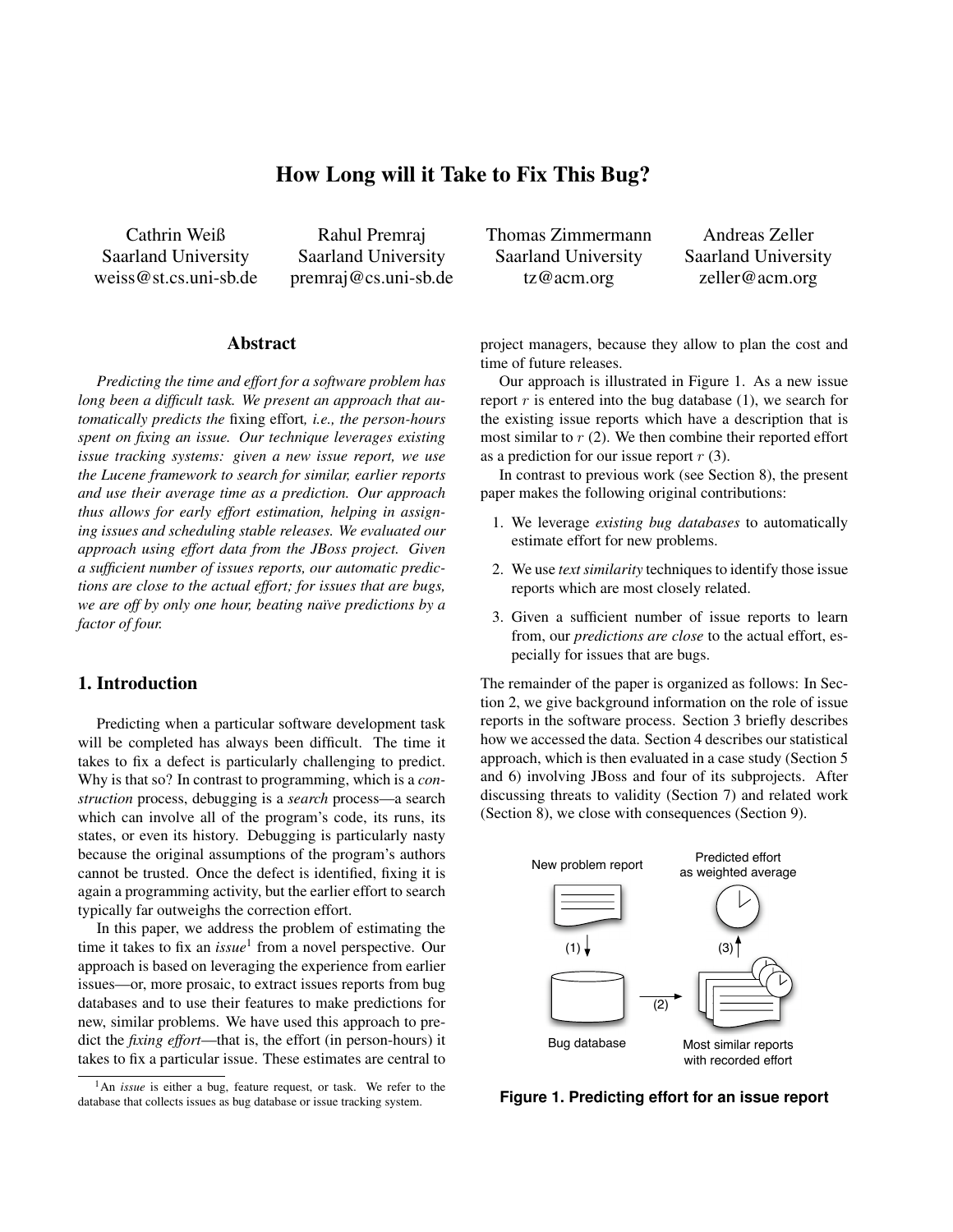

**Figure 2. JBoss issue JBAS-3054 in the Jira Web interface.**

# 2. A Bug's Life

*Most development teams organize their work around a bug database. Essentially, a bug database acts as a big list of issues—keeping track of all the bugs, feature requests, and tasks that have to be addressed during the project. Bug databases scale up to a large number of developers, users and issues.*

*An individual record in a bug database is called a issue report; it is also known as problem report or ticket. An issue report provides fields for the description (what causes the issue, and how can one reproduce it), a title or summary (a one-line abstract of the description), as well as a severity (how strongly is the user affected by the issue?). The severity can range from "enhancement" (i.e. a feature request) over "normal" and "critical" to "blocker" (an issue that halts further development). These fields are normally provided by the original submitter.*

*At the moment an issue report is submitted, it gets a unique identifier by which it can be referred to in further communication. Figure 2 shows the JBoss issue report JBAS-3054 from the JBAS subproject in the Jira Web interface.2 At the top, we see the title "Use of isUserInRole from jsp does not work for JACC"; at the bottom, the detailed description.*

*Let us assume that someone has just entered this very issue report into the bug database. While the issue is being processed, the report runs through a life cycle (Figure 3). The position in the life cycle is determined by the state of the issue report. Initially, every single issue report has a state of* UNCONFIRMED*. It is then checked for validity and uniqueness; if it passes these checks, it becomes* NEW*. At*



**Figure 3. The life cycle of an issue report [14].**

*this point, the issue report is also assigned a priority—the higher the priority, the sooner it is going to be addressed. Typically, the priority reflects the risk and/or damage of the issue/bug. In Figure 2, priority and state are shown in the details column on the left.*

*At the time of the initial assessment, the staff may also include an estimate of the time it will take to fix the issue. For JBAS-3054, this original estimate was 4 hours; it is also shown in the Web interface (Figure 2). Both priority and estimate are crucial in scheduling fixes—and in estimating when a stable state will be reached.*

*Eventually, the issue report is assigned to an individual developer—its state is then changed to* ASSIGNED*. The developer now works on the issue, sometimes resulting in additional comments, questions, and re-assignments, all stored in the bug database. Eventually, the developer comes up with a resolution. This resolution can be FIXED, meaning that the problem is solved, but also WONTFIX (meaning the problem is not considered as such) or WORKSFORME (meaning that the problem could not be reproduced). With this resolution, the state becomes* RESOLVED*.*

*At this stage, the lead developer may record the effort it*

*<sup>2</sup>*http://www.atlassian.com/software/jira/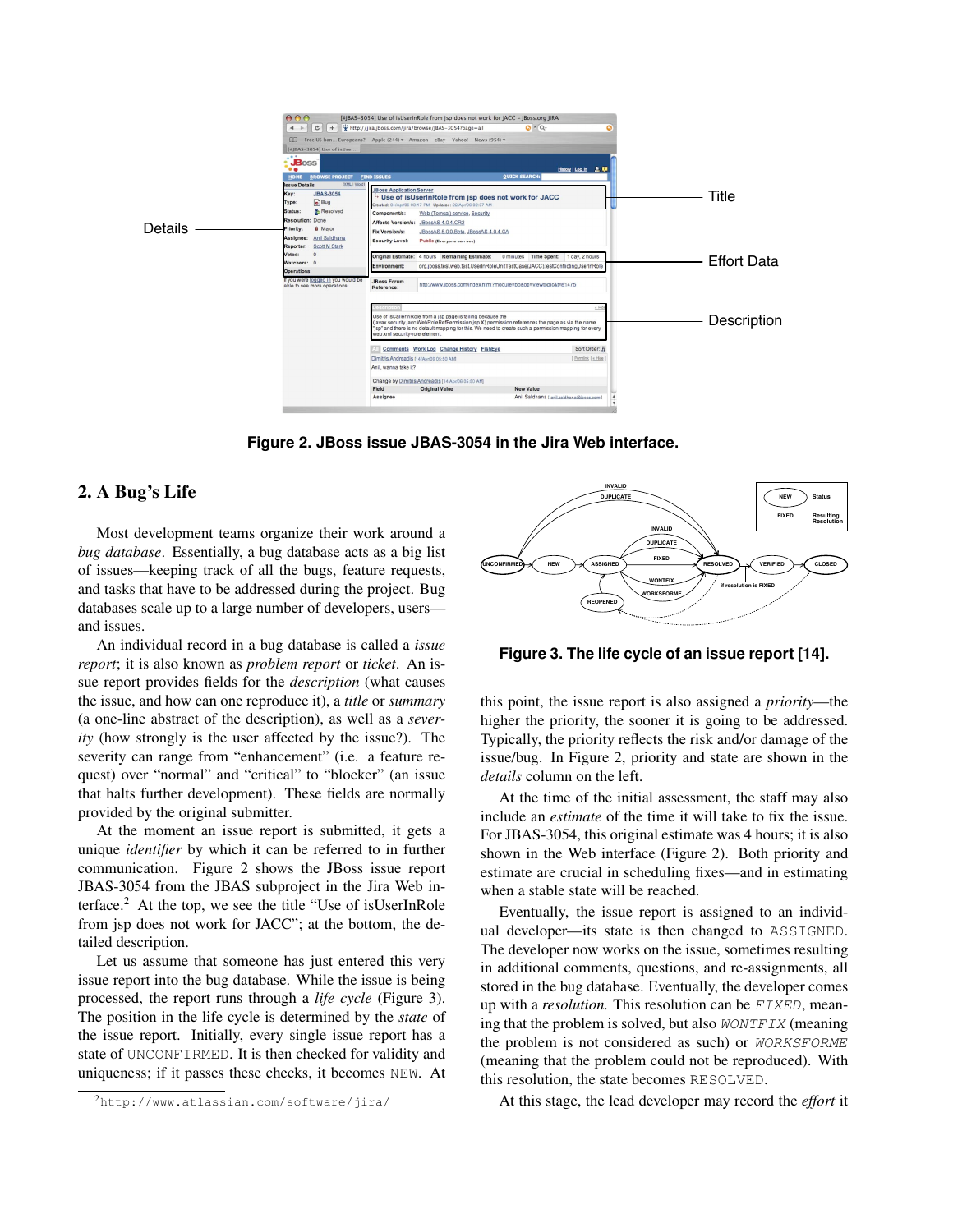*took to resolve the report. In the case of JBAS-3054, the effort is 10 person-hours (the web interface reports 8 hours as 1 day), which is considerably off the original estimate.3*

*As the problem is now fixed, two more steps remain: the testers must confirm the success of the fix (resulting in* VERIFIED *state), and finally, the fix must be deployed as a patch or a new release, closing the issue report (*CLOSED*) and thus ending the issue's life, unless one day, it gets* REOPENED*.*

*The bug database thus is at the center of the development process. Developers query bug databases to find out their tasks, as well as to learn about the project history. Managers use bug databases to query, schedule, and assign the project's tasks. If the bug database is publicly accessible, users check it to see the progress on the bugs they submitted. As the bug database grows, it becomes a project memory of the group—listing all the problems as they occurred in the past, and how they were addressed. As we show in this paper, this memory can be a valuable resource when it comes to assess the project's future.*

### 3. Mining Bug Databases

*As mentioned above, the JBoss project uses the Jira issue tracking system to organize issue reports. Jira is one of the few issue tracking systems that support effort data. Since Jira provides free licensing for non-profit organizations, it recently became very popular in open source development, slowly supplanting Bugzilla. The most prominent projects using Jira include Hibernate, Apache, and JBoss.*

*However, only few open source projects collect effort data because measuring effort seems to be tedious and useless. The JBoss project is one exception. Although not all subprojects collect effort data and some do only sporadically, the JBoss issue tracking system has a vast amount of effort data available.*

*We developed a tool that crawls through the web interface of a Jira database and stores the issues. In this paper, we use Jira's the title, the description, and effort data of an issue (time spent). Furthermore, we only consider issue reports whose resolution is FIXED, ignoring duplicates, invalid issues (because of "overbilling", i.e., more time spent than the issue's lifetime, which may be a result of developers stating the effort), and all other "non-resolutions". In Table 1, we list the prerequisites for issues to qualify for our study. In total, 567 issues met these conditions and finally became the input to our statistical models.*

#### **Table 1. Prerequisites for issues.**

|                                                            | Count  |
|------------------------------------------------------------|--------|
| Issues reported until 2006-05-05                           | 11,185 |
| Issues with                                                |        |
| - effort data (timespent_sec is available)                 | 786    |
| - valid effort data (timespent_sec≤lifetime_sec)           | 676    |
| $-$ type in ('Bug', 'Feature Request', 'Task', 'Sub-task') | 666    |
| - <i>status</i> in ('Closed, 'Resolved')                   | 601    |
| <i>– resolution</i> is 'Done'                              | 575    |
| - <i>priority</i> is not 'Trivial'                         | 574    |
| Issues indexable by Lucene                                 | 567    |

### 4. Predicting Effort for Issue Reports

*In order to predict the effort for a new issue report, we use the nearest neighbor approach (Section 4.1) to query the database of resolved issues for textually similar reports (Section 4.2). We also increase the reliability of our predictions by extending the nearest neighbor approach to explicitly state when there are no similar issues (Section 4.3).*

### 4.1. Nearest Neighbor Approach (kNN)

*The nearest neighbor approach (kNN) has been widely used for effort and cost estimation for software projects early in their life-cycle [12]. The advantage of using the nearest neighbor approach lies in its ease and flexibility of use, ability to deal with limited data that may even belong to different data types. Moreover, kNN has been shown to outperform other traditional cost estimation models such as linear regression and COCOMO [12]. Since we borrow our reasoning for this research from software cost estimation (i.e., similar issues are likely to require similar fixing times), we chose to use the nearest neighbor approach for predicting effort for issue reports.*

*More formally, we use kNN as follows: a target issue (i.e., the one that needs to be predicted) is compared to previously solved issues that exist in a repository. In order to identify similar issues, we define a distance function that combines the distances between individual features of two* issues reports into a single distance. Then, the *k* most sim*ilar issues (= the ones with the closest distance), referred to as candidates, are selected to derive a prediction for the target. In addition to the prediction, we report the candidates to the developer which supports him to comprehend how our prediction came to be.*

*To apply kNN, we first need to identify the features that can be used to measure similarity between issues. At the time of reporting an issue, two crucial fields of information pertaining to the issue are available to us: the title (a one-line summary) and the description—both of them are known a priori and we use them to compute the similarity*

*<sup>3</sup>The web interface also reports the remaining estimate—the effort still needed to resolve the bug. It is constantly updated (reduced)* while a developer is spending time on a bug: *remaining-estimate* = *max*(0*, original-estimate − effort*) *When a bug is closed, this estimate can be non-zero (i.e., the issue needed less effort) or zero (the issue needed the estimated effort or more).*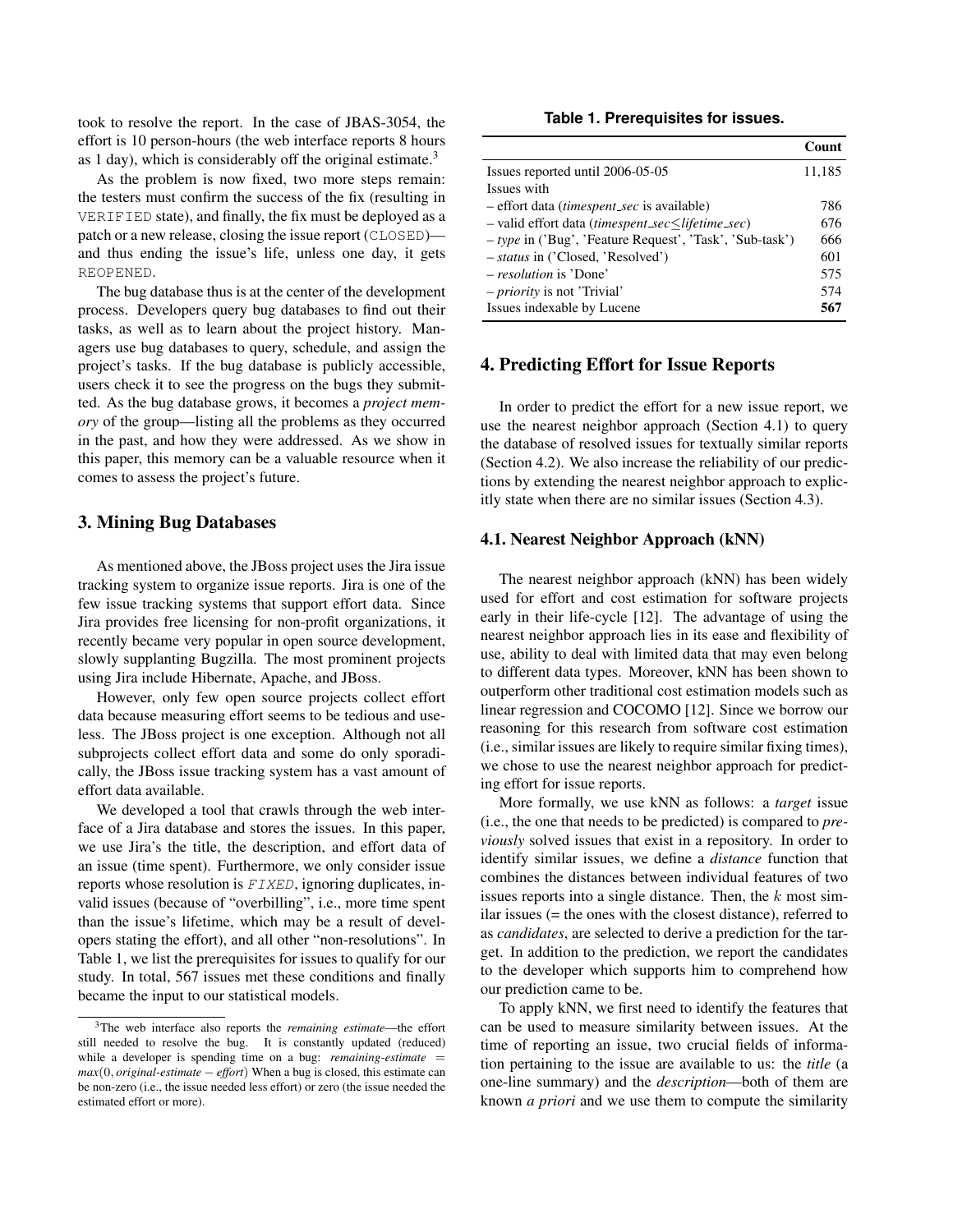*between two issues reports. Since these two features are in the form of free text, they require a rather sophisticated mechanism to measure similarity, which we describes in the following section.*

#### *4.2. Text Similarity*

*Most information pertaining to an issue is entered in the title and description fields of the issue report. Hence, their inclusion when measuring similarity between issues is crucial for making estimations based on previously fixed, similar issues. For this purpose, we applied a text similarity measuring engine—Lucene, developed by the Apache Foundation [7]. Our choice was motivated by Lucene's competence demonstrated by its deployment in systems at high profile places including FedEx, New Scientist Magazine, MIT, and many more for text comparisons.*

*We use Lucene, which measures similarity between two texts with a vector-based approach, for indexing existing issue reports in a repository. Before indexing, we filter all common English stop words such as a, an, and the; and symbols such as* +*, −, and* ()*. When we query a new issue report, we compare it to all other issue reports to generate a similarity score. Scores closer to* 1 *indicate issues with very similar titles and descriptions, while scores close to* 0 *indicate marginal similarity. More technically, we use the multi field query feature of Lucene: the titles and descriptions of issues are compared separately and combined into a single score by using a boost factor. For our experiments we used 1:1 as the boost factor such that similarity for titles and descriptions are weighted the same.*

#### *4.3. Nearest Neighbor with Thresholds (*α*-kNN)*

*Let us demonstrate the nearest neighbor approach with a small example for k* = 3*. Table 2 lists the three issues that are most similar to JBAS-3054, the issue presented in Section 2. All three issues needed the same amount of effort, namely 1 day. To predict the effort for JBAS-3054, the nearest neighbor approach takes the average of these efforts, which is again 1 day. This prediction is only two hours off the actual effort for JBOSS-3054 (1 day, 2 hours)—this difference is also called residual.*

*However, the appropriateness of the prediction for JBAS-3054 is questionable since the most similar issue shows only a similarity of 0.04800. Therefore speaking of similar issues is not always justified. In order to avoid making unjustified predictions, we introduce the concept of thresholds to kNN. The nearest neighbors with thresholds approach (*α*-kNN), considers only issues with a similarity of at least*  $\alpha$  *and takes at most*  $k$  *issues. When there are no issues with enough similarity, our approach returns Unknown*; for JBAS-3054, already a threshold of  $\alpha = 0.1$ 

**Table 2. Issues similar to JBAS-3054 "Use of isUserInRole from jsp does not work for JACC" (Effort: 1 day, 2 hours).**

| Issue            | <b>Title</b>                                                                              |       | <b>Effort</b> Similarity |
|------------------|-------------------------------------------------------------------------------------------|-------|--------------------------|
| <b>JBAS-1449</b> | Update the ServerInfo<br>memory ops to use the jdk<br>5 mbeans                            | 1 day | 0.04800                  |
|                  | JBAS-2814 Use retroweaved jsr166<br>tests to validate backport-<br>concurrent integration | 1 day | 0.04251                  |
| <b>JBAS-1448</b> | Update the ServerInfo list-<br>ThreadDump to use the jdk<br>5 stack traces                | 1 day | 0.04221                  |

*would have yielded Unknown. In our opinion, explicit ignorance is preferable over random predictions that might mislead the developer.*

*In this paper, we evaluate both nearest neighbor approaches, with and without thresholds. The measures we used for this, are described in the next section.*

### *5. Evaluation Method*

*In order to evaluate the predictions by kNN and* α*-kNN we replay the history of the issue tracking system. For each issue we make predictions by using all previously submitted issues as training set in which we search for nearest neighbors. In particular, this means that for the first submitted issue, we cannot make any predictions as the training set is empty. Over time, the training set is increasing as sketched in Figure 4: for the newer issue Y the training set is larger than for issue X. We use the following measures in our evaluation:*

*Average absolute residual. The difference between the* predicted effort  $p_i$  and actual effort  $e_i$  reported for an *issue i is referred to as the residual ri.*

 $r_i = |e_i - p_i| = |\text{Actual effort} - \text{Estimated effort}|$ 

*Of course, the lower the residual, the more precise is the estimate. We use the average absolute residual AAR to measure the prediction quality of our model.*

$$
AAR = \frac{\sum_{i=1}^{n} r_i}{n}
$$

*This measure is closely related to the sum of absolute residuals which is regarded as an unbiased statistic [8]. It is noteworthy that we assume the direction of error to be immaterial, i.e., both over and under estimation are equally undesirable, although this may not be the case in all situations.*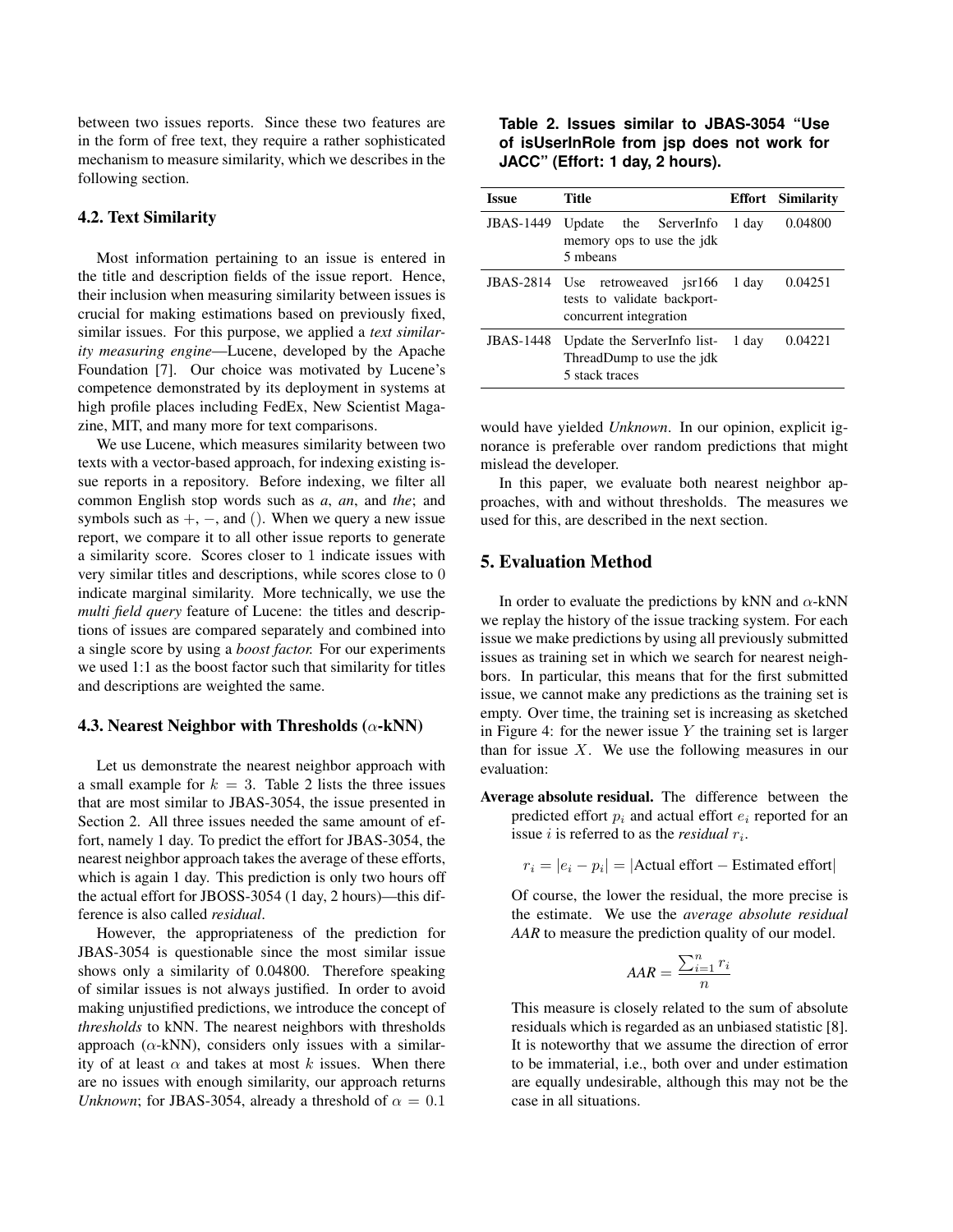

**Figure 4. The training set for newer issue Y is larger than for issue X.**

**Percentage of predictions within**  $\pm x\%$ **.** The value of the *Pred(x) measure gives the percentage of predictions that lie within*  $\pm x\%$  *of the actual effort values*  $e_i$ *.* 

$$
Pred(x) = \frac{|\{i \mid r_i/e_i < x/100\}|}{n}
$$

*Again, both over and under estimation are equally undesirable. For our experiments we used Pred(25) and Pred(50).*

**Feedback.** In case there are no similar issues,  $\alpha$ -kNN re*ports Unknown and does not make a prediction. With Feedback, we measure the percentage of issues for which* α*-kNN makes predictions. Note that for kNN and*  $\alpha$ -kNN with  $\alpha = 0$ , the value of *Feedback* is 1.

*The interpretation of AAR is fairly straightforward. A large number of good estimates would result in a low value of AAR, while many poor estimates would increase its value. One can infer that models delivering lower values of AAR fair better when compared to those that deliver larger errors. The problem with AAR is that it is greatly influenced by outliers, i.e., extremely large residuals might lead to misinterpretations. In order to appropriately describe the distribution of residuals, we additionally report the values for Pred(25)* and *Pred(50).* The larger the values for  $Pred(x)$ *, the better the quality of predictions.*

# 6. Experiments

*We evaluated our approach on 567 issues from the JBoss data set. For our experiments we used the entire set of issues (referred to as JBOSS) and additional subsets based on type (bugs, feature requests, tasks) and project (Application Server, Labs project, Portal project, QA project). Table 3 lists the short names of these subsets, their issue counts, and average effort in hours (including standard deviation). Note that we only included projects with the four highest number of data points.*

*Initially, we planned to benchmark our predictions against estimates of experts (timeoriginalestimate sec); however, there were not enough issue reports with these estimates to allow significant comparisons. Instead, we compared our results against a na¨ıve approach that predicts the*

| Name     | <b>Description</b>                    |     | Count Avg. Effort |
|----------|---------------------------------------|-----|-------------------|
| JBOSS    | issues for <i>JBoss</i> (see Table 1) | 567 | $15.9 \pm 32.0$   |
| BUGS     | bugs for JBoss                        | 125 | 4.8 $\pm$ 6.3     |
| FEATURES | <i>feature requests</i> for JBoss     | 149 | $21.0 \pm 44.7$   |
| TASKS    | tasks and sub-tasks for JBoss         | 293 | $18.2 \pm 29.9$   |
| JBAS     | issues for <i>Application Server</i>  | 51  | $12.5 \pm 22.8$   |
| JBLAB    | issues for <i>Labs</i> project        | 125 | $11.7 \pm 25.5$   |
| JBPORTAL | issues for <i>Portal</i> project      | 82  | $14.0 \pm 23.7$   |
| JBOA     | issues for <i>QA</i> project          | 71  | $16.1 \pm 17.5$   |
|          |                                       |     |                   |



**Figure 5. Similarity between issue reports.**

*average effort of past issues without using text similarity, since this would be the simplest method to estimate effort. In our experimental setup, this approach corresponds to* α*kNN* with  $\alpha = 0.0$  and  $k = \infty$ .

*In this section, we first present experiments for text similarity (Section 6.1), kNN vs.*  $\alpha$ -kNN (Section 6.2) and for *the breakdown to project and issue type (Section 6.3).*

# 6.1. Similarity of Issues

*Our approach relies on text similarity to identify nearest neighbors. Therefore, we first visualize how similar the issues are to each other. In Figure 5, each pixel represents the similarity between two issue reports of the JBOSS dataset; white indicates no similarity, light colors indicate weaker similarity, and dark colors indicate stronger similarity.*

*The issues are sorted by key (e.g., JBAS-3054) such that issues of the same project are grouped together. Since Jira includes the key (and thus the project) in the title of an issue*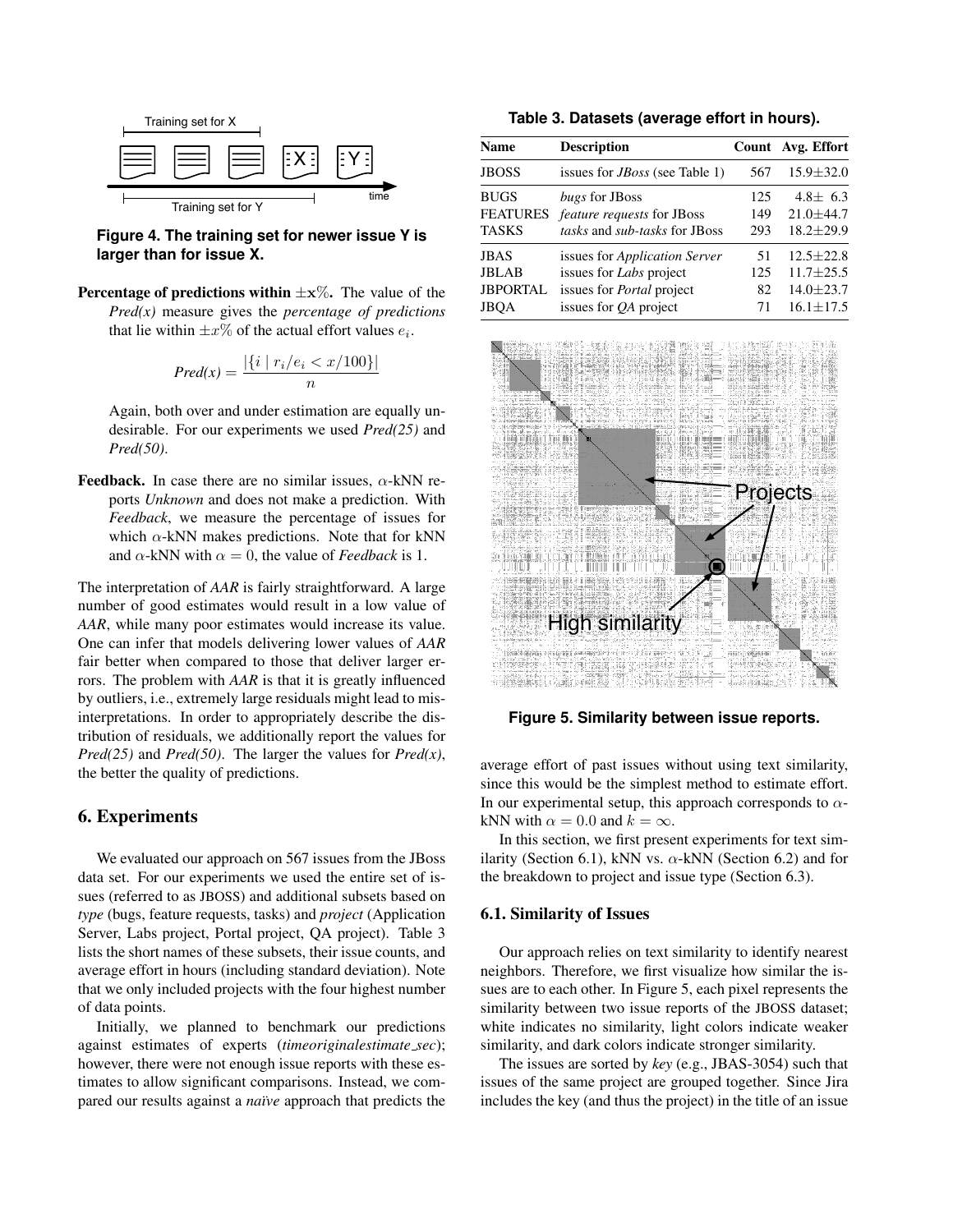

**Figure 6. Accuracy values for kNN.**

*report, issues that are within the same project have a guaranteed non-zero similarity (because of the shared project identifier). As a consequence, projects can be spotted in Figure 5 as the gray blocks around the diagonal.*

*Overall, the similarity values are low (indicated by the rareness of dark pixels), only few issues have high similarity values. This observation supported our decision to evaluate* α*-kNN in addition to kNN.*

### *6.2. Nearest Neighbor without/with Thresholds*

*Figure 6 shows the AAR, Pred(25) and Pred(50) values for when varying the k parameter from 1 to 10. The AAR values improve with higher k values, i.e., the average error decreases. Since, the Pred(25) and Pred(50) values worsen (i.e., decrease), there is no optimal k in our case. Overall the accuracy for kNN is poor. On average, the predictions are off by 20 hours; only 30% of predictions lie within a ±50% range of the actual effort. We explain this poor performance by the diversity of issue reports (see Section 6.1).*

*The* α*-kNN approach takes only similar nearest neighbors into account and therefore should not suffer as much from diversity as kNN. In Figure 7, we shows the accuracy values for*  $\alpha$ -kNN when varying the  $\alpha$  parameter from 0 to 1 in 0.1 steps. We used  $k = \infty$  for this experiment to elim*inate any effects from the restriction to k neighbors.*

*The combination of*  $k = \infty$  *and*  $\alpha = 0$  *uses all previous issues to predict effort for a new issue (na¨ıve approach without text similarity). It comes as no surprise that accuracy is at its lowest, being off by nearly 35 hours on average.*

*However, for higher*  $\alpha$  *values, the accuracy improves: for*  $\alpha = 0.9$ , the average prediction is off by only 7 hours and *almost every second prediction lies with ±50% of the actual effort value. Keep in mind that higher* α *values increase the accuracy at the cost of applicability; for*  $\alpha = 0.9$ *, our approach makes only predictions for 13% of all issues. Our future work will focus on increasing the Feedback values by using additional data, such as discussions on issues.*



**Figure 7. Accuracy for** <sup>α</sup>**-kNN with k=**∞**.**

#### *6.3. Breakdown to Project and Issue Type*

*In Figure 8, we compare the accuracy for different projects (upper row) and different types of issues (lower row). The plots show the values for AAR (left column), Pred(50) (middle column), and Feedback (right column)* when varying the  $\alpha$  parameter from 0 to 1 in 0.1 steps. In all *cases, textual similarity beats the naïve approach (* $\alpha = 0.0$ *).* 

*For JBAS we face a high diversity: no two issues in this project have a similarity of more than 0.5; as a consequence*  $\alpha$ -kNN stops making predictions for  $\alpha$  parameters  $\geq 0.5$ . *The results for JBLAB and JBQA are comparable to the results for JBOSS in Figure 7. For JBPORTAL, we achieve a relatively high accuracy: for*  $\alpha = 0.8$ *, the*  $\alpha$ -kNN approach *is off by only two hours on average, and more than 60% of all predictions lie within ±50% of the observed effort.*

*Surprisingly, the accuracy values vary greatly for different types of issues such as bugs, feature requests, and tasks (lower row of Figure 8). For BUGS, the average error AAR is constantly below 4 hours (for*  $\alpha \geq 0.4$  *even below 1 hour). Since also the Pred(50) values are promising (above 50% in most cases), we believe that* α*-kNN is an appropriate tool to provide developers with early estimates on effort once a new bug report is submitted.*

# *7. Threats to Validity*

*As any empirical study, this study has limitations that must be considered when interpreting its results.*

*Threats to external validity. These threats concern our ability to generalize from this work to industrial practice. In our study, we have examined a total of 567 issue reports and four JBoss subprojects. All reports researched are real reports that occurred in a large industrial framework, and which were mostly addressed and fixed by paid developers.*

*For training and evaluation, we only examined those issue reports for which effort data was available. These issue reports may not necessarily be representative for all issue reports, and therefore cannot be used to generalize for the entire JBoss framework.*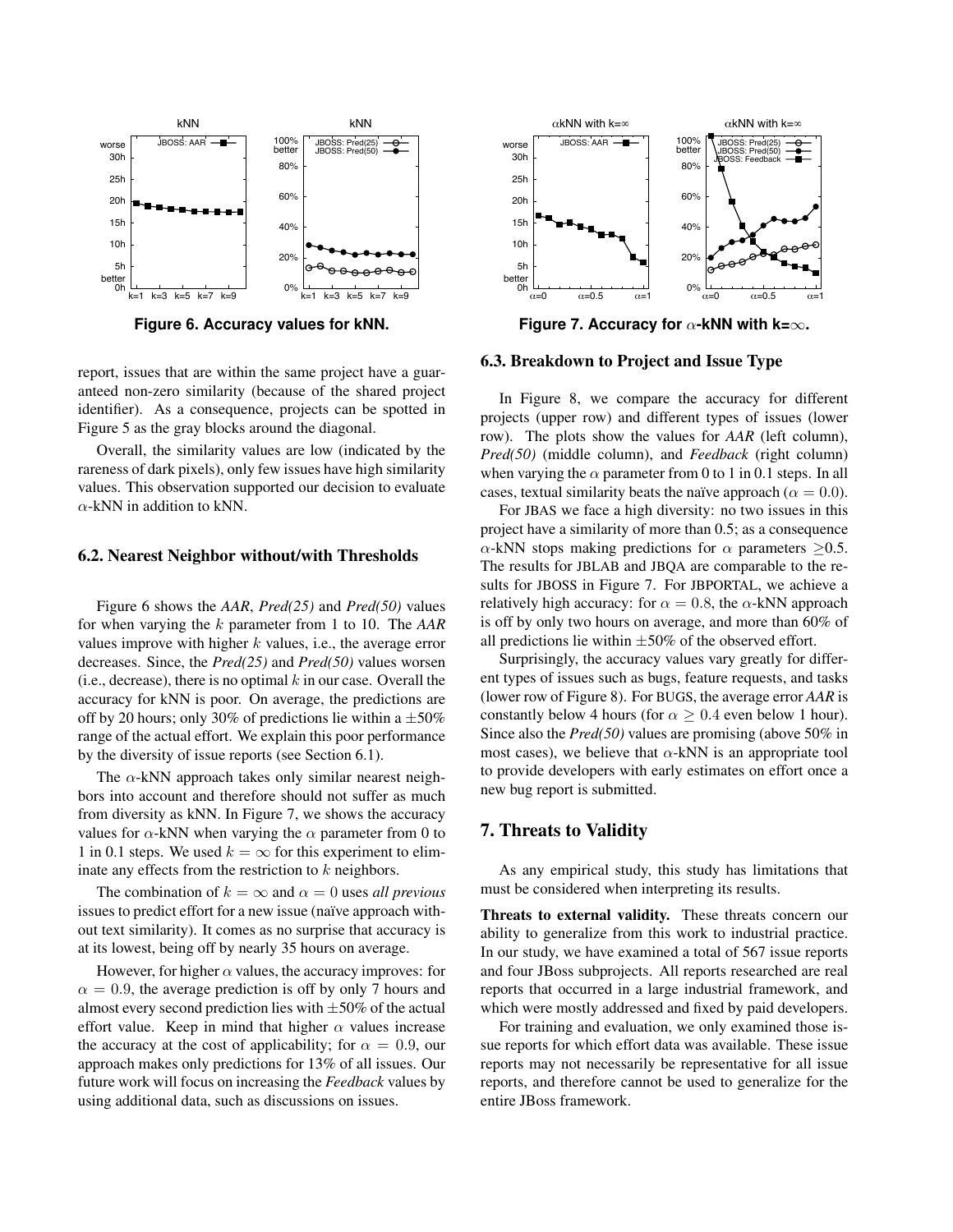

**Figure 8. Accuracy values for** α**-kNN with k=**∞ **for different projects and issue types.**

*Although the researched projects themselves are quite different, we cannot claim that their bug databases and effort data would be representative for all kinds of software projects. Different domains, product standards, and software processes may call for alternate processing of bug reports as well as efforts—and come up with different results. Due to these threats, we consider our experiments as a proof of concept, but advise users to run an evaluation as described in this work before putting the technique to use.*

Threats to internal validity. *These threats concern our ability to draw conclusions about the connections between independent and dependent variables. The chief threat here concerns the quality of the data. The effort, as entered into the bug database, is not tracked during the task, but rather estimated post facto by developers, i.e., after the fix.*

*We asked the JBoss developers whether they found their effort was accurate. One of the JBoss managers explicitly warned us against putting too much faith in the effort data, as he generally considered post facto estimates to be too imprecise. On the other hand, one should note that the effort data is entered voluntarily, and one of the JBoss developers confirmed that "For the cases were [sic] the time spent is reported, this should be relatively accurate." Our communication with JBoss developers emphasizes that contact with people directly involved in collecting and recording data during development cannot be neglected. Such contact is vital for resolution of issues, clarifications regarding the data and on the whole, better understanding [11].*

*Another source of threats is that our implementation could contain errors that affect the outcome. To control for these threats, we ensured that the diagnosis tools had no access to the corrected versions or any derivative thereof. We also did careful cross-checks of the data and the results to eliminate errors in the best possible way.*

Threats to construct validity. *These threats concern the appropriateness of our measures for capturing our dependent variables, i.e., the effort spent for an issue. This was justified at length when discussing the statistical approach.*

# 8. Related Work

*While much emphasis has been laid on estimating software cost or effort over the last three decades [3], to the best of our knowledge, little has been done to predict effort to fix software bugs. Previously, Song et al. [13] used association rule mining to classify effort in intervals using NASA's SEL defect data. They found this technique to outperform other methods such as PART, C4.5 and Na¨ıve Bayes.*

*A self-organizing neural network approach for estimating effort to fix defects, using NASA's KC1 data set, was applied by Zeng and Rine [15]. After clustering defects from a training set, they computed the probability distributions of effort from the clusters and compared it to individual defects from the test set to derive a prediction error. While their technique seemed to have performed favorably, unfortunately, they used magnitude of relative error for evaluation which is asymmetric [8, 6] casting doubt on the validity of the results.*

*Manzoora [9] created a list of pointers for experts to keep in mind when estimating effort for defect correction. They were grouped on the basis of the type of defect and programming environment in use, such as programming practices, application architecture, and object-oriented design.*

*Another contextually relevant work includes automated bug triaging by Anvik et al. [2], which in part motivated this research. They developed a technique that analyzed bug descriptions to automatically assign them to developers. The underlying conception behind their work was that new bugs*